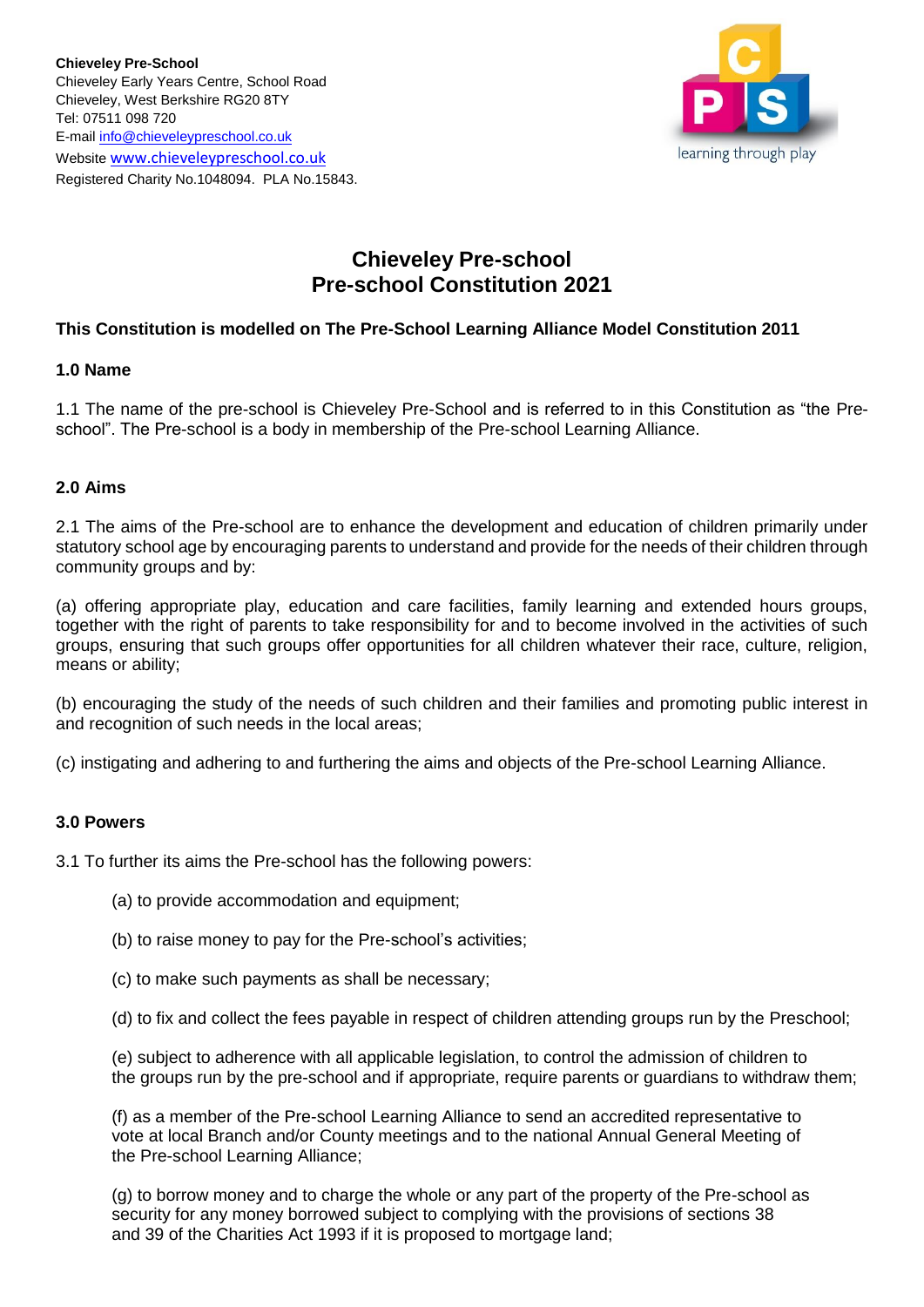

(h) to hire or acquire assets of any kind;

(i) to buy, lease or rent any land or buildings and to maintain and equip it for the use of the Pre-school;

(j) to sell, lease or otherwise dispose of all or any part of the Pre-school's property subject to complying with the provisions of sections 36 and 37 of the Charities Act 1993;

(k) to set aside funds for special purposes or as reserves against future expenditure;

(l) to maintain and pay for membership of the Pre-school Learning Alliance;

(m) to insure the property and assets of the Pre-school against any foreseeable risk and to take out other insurance policies to protect the Pre-school as required;

(n) to provide indemnity insurance to cover the liability of the Committee members which by virtue of any rule of law would otherwise attach to them in respect of any negligence, default, breach of trust or breach of duty of which they may be guilty in relation to the Preschool provided that any such insurance shall not extend to any claim arising from any act or omission which the Committee members knew to be a breach of trust or breach of duty or which was committed by the Committee members in reckless disregard to whether it was a breach of trust or breach of duty or not provided also that any such insurance shall not extend to the costs of any unsuccessful defence to a criminal prosecution brought against the Committee members in their capacity as Committee members of the Pre-school;

(o) to employ such paid and unpaid staff, agents and advisors as maybe required from time to time;

(p) to do any other lawful things which are necessary or desirable to enable the Pre-school to achieve its aims.

## **4.0 Membership**

4.1 Membership of the Pre-school is divided into two kinds:

(a) Family Membership

Parents or guardians of all children who attend any group run by the Pre-school wishing to support the aims of the Pre-school. Each family holding Family Membership will count as one Member of the Pre-school and will be entitled to one vote at any General Meetings of Members of the Pre-school.

#### (b) Affiliate Membership

Affiliate Membership is open to those individuals, organisations or other bodies interested in supporting the aims of the Pre-school. Affiliate Members may join at any time with the agreement of the Committee, but they will not be entitled to become an Affiliate Member until the Pre-school shall have received the subscription (if any) set by the Committee. An Affiliate Member will be entitled to one vote at any General Meetings of the Members of the Pre-school.

4.2 Membership of the Pre-school will cease if the Member concerned:

(a) gives written notice of resignation to the Pre-school;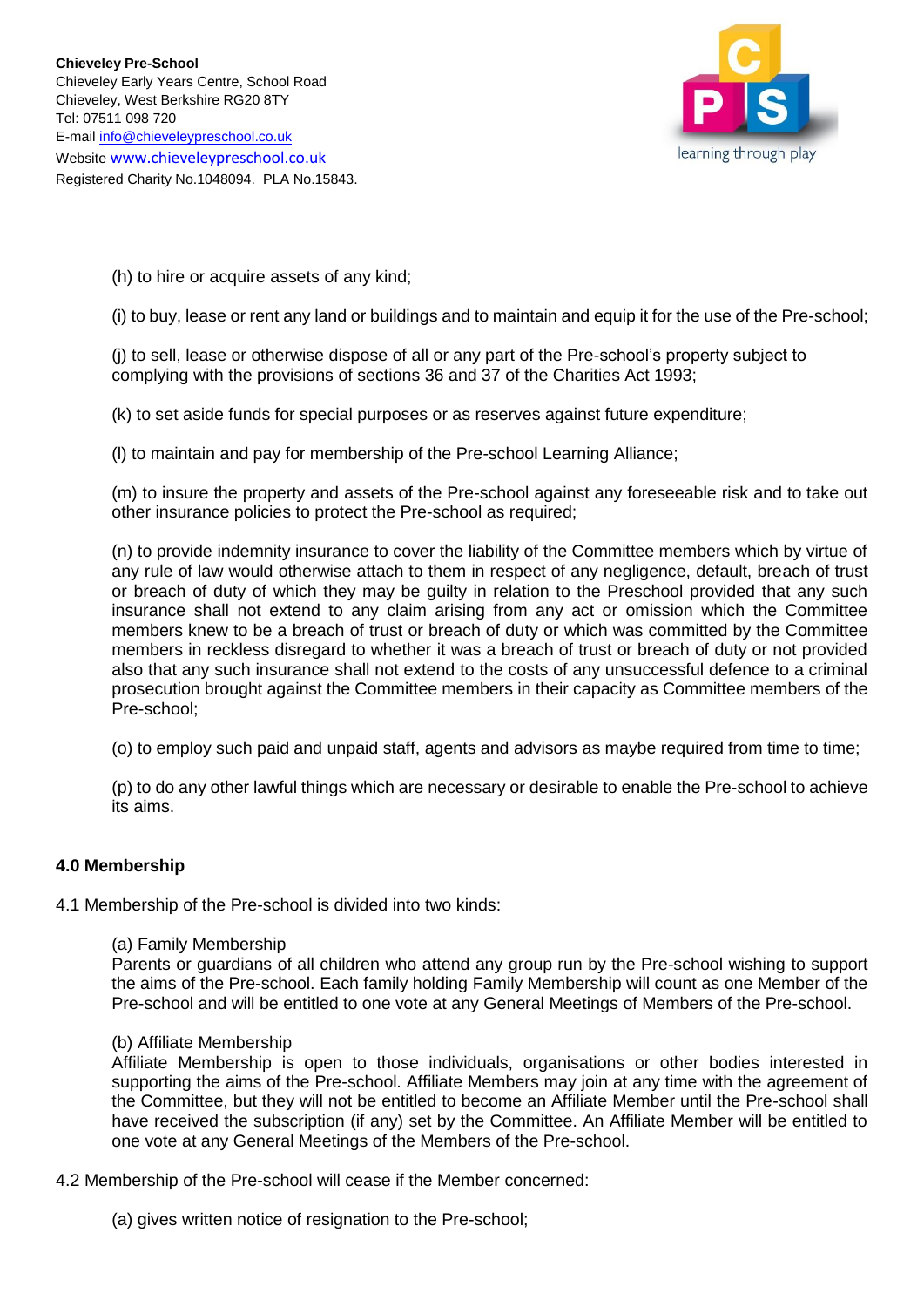

(b) dies or in the case of an organisation ceases to exist;

(c) fails to pay their membership subscription (if any), or in the case of Family Members fails to pay their Pre-school fees, within two months from the date on which it is due, in which case the Member will cease to be a Member with effect from the date on which the period of two months expires;

(d) in the case of a Family Member the end of the last term in which any child or children of the Family Member attended any group run by the Pre-school;

(e) is removed from membership by a resolution passed by a majority of the members of the Committee on the grounds that they have acted in a way which brings the Pre-school into disrepute or has failed to abide by the rules of the Constitution. Before the Committee decides whether to remove the Member, the Committee will give the member written notice of the misconduct or failure alleged to have occurred. The Member will have not less than 14 days in which to submit a written response to the notice. The Committee will have regard to this written response before making the final decision on whether or not to terminate their membership.

(f) is an Affiliate Member whose membership is not renewed within 12 months of the date the subscription (if any) pertaining to their membership was set and received by the Committee.

4.3 Membership of the Pre-school is not transferable.

4.4 Individual membership status may change if the Member's circumstances change during the year from a Family Member to an Affiliate Member.

## **5.0 The Committee**

5.1 The overall management and control of the Pre-school will rest with the individual members of the Preschool's management committee ("the Committee"). As well as being responsible for the management of the Pre-school the Committee members are also the charity trustees of the Preschool.

5.2 The minimum number of Committee members shall be 5 and the maximum shall be 12, together with up to a further 3 co-opted members. The Committee shall consist of:

(a) a Committee which will be formed of a Chair, a Treasurer, a Secretary. If the Committee feels the need for a Vice Chair to be elected then they shall also form part of the Committee; and

(b) not less than 2 nor more than 7/8 other elected Members (dependant on whether a Vice Chair has been elected); and

(c) if the Committee decides it can co-opt up to 3 further Members on to the Committee at any time after the AGM.

5.3 Not less than 50 per cent of the Committee members, including co-opted members, shall at the time of election or co-option be Family Members. In the event that this 50 per cent figure cannot be achieved, the Pre-school may elect Affiliate Members to make up the balance of the Committee subject to the Affiliate Members being approved by the Pre-school Learning Alliance.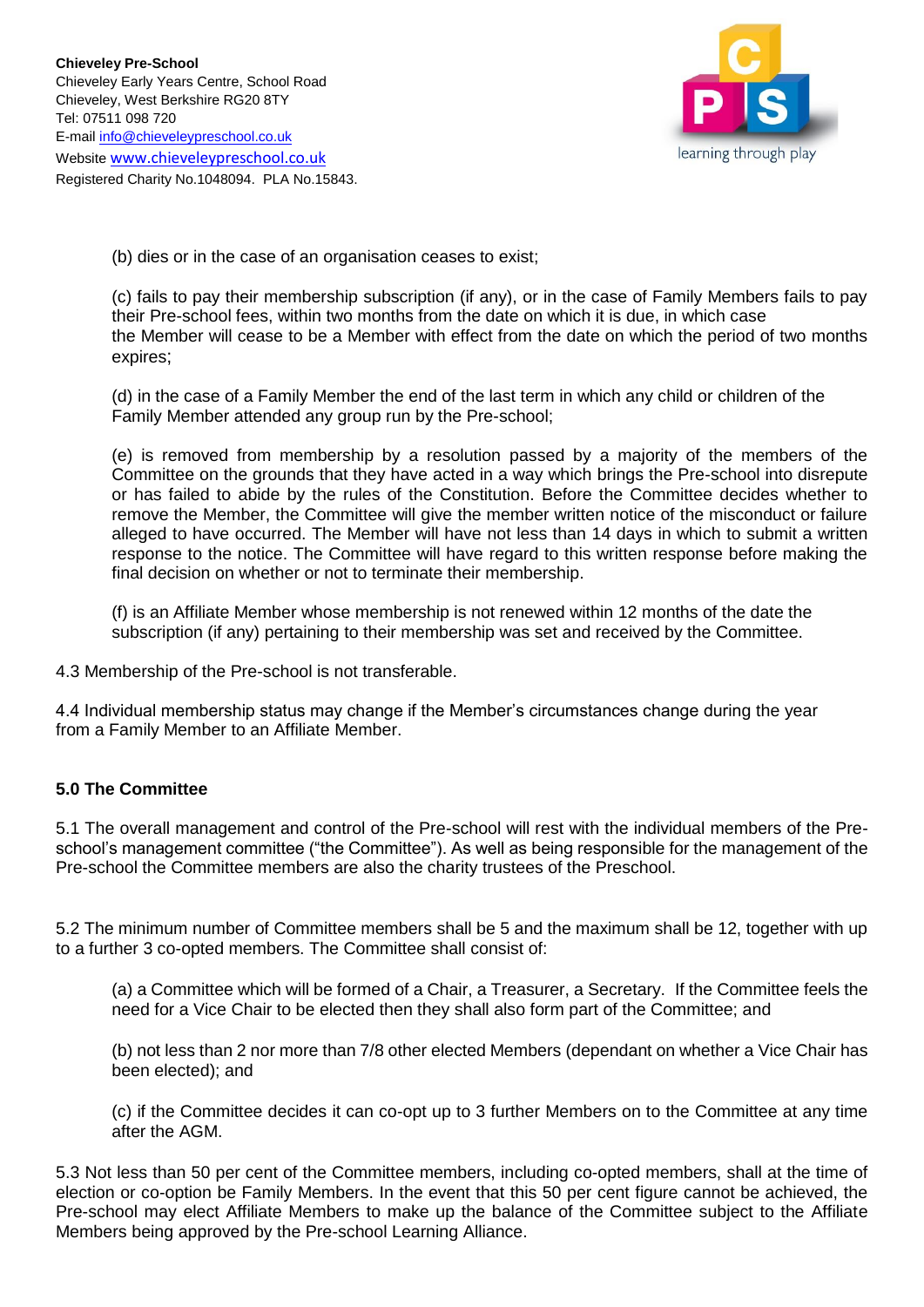

5.4 Where an individual is elected as a Committee member it is that individual who is the Committee member and charity trustee and no other individual with whom they share Family Membership or Affiliate Membership shall be entitled to stand in their place at Committee meetings or have any other rights as a Committee member.

5.5

(a) The Committee members in 5.2(a) and 5.2(b) shall be elected for one year at the Annual General Meeting. Retiring Committee members are eligible for re-election unless they have already served on the Committee in any capacity for ten consecutive years.

(b) Co-opted members in 5.2(c) may join at any time on the invitation of the Committee but shall retire at the next Annual General Meeting. No co-opted member shall serve for more than six consecutive years.

(c) In the event of the death or resignation of an elected Committee member, the vacancy shall be filled until the next Annual General Meeting by a Family Member or an Affiliate Member appointed by the Committee.

5.6 All Committee members will have one vote each at Committee meetings. In the event of a tie the Chair of the Committee has a second or casting vote.

5.7 A quorum for Committee meetings is not less than half the Committee, including any two of the Officers.

5.8 All Members shall be eligible to stand for election to the Committee, except ordinarily a Member who is a paid employee of the Pre-school. A Member who is a paid employee of the Pre-school may however be eligible for election to the Committee subject to the following conditions being satisfied:

a) No Committee member may be paid for services provided to the Pre-school that form part of their duties as a Committee member and trustee of the Pre-school;

b) Any services which are provided by a Member who is a paid employee to the Pre-school must be the subject of a written agreement between the individual and the Pre-school on such terms as are considered by the Committee to be in the interests of the Pre-school and have been approved by a resolution of the Committee;

c) The amount of the remuneration for such services are what is reasonable in the circumstances and do not exceed the amount that is customarily paid by the Pre-school to other persons who are not Committee members for such services; and

d) Not more than a minority of Committee members may at any time be the subject of such arrangements with the Pre-school and no such Committee members shall vote on or sit in any Committee meeting at which any matters concerning any such agreement relating to the provision of their services to the Pre-school is considered by the Committee.

5.9 Not less than two weeks before the date of the next Annual General Meeting of the Pre-school at which the election of elected Committee members will take place each Member shall be sent a form which any Member wishing to stand as a candidate for election to the Committee must complete and return to the Secretary to indicate their willingness to act as a member of the Committee if elected.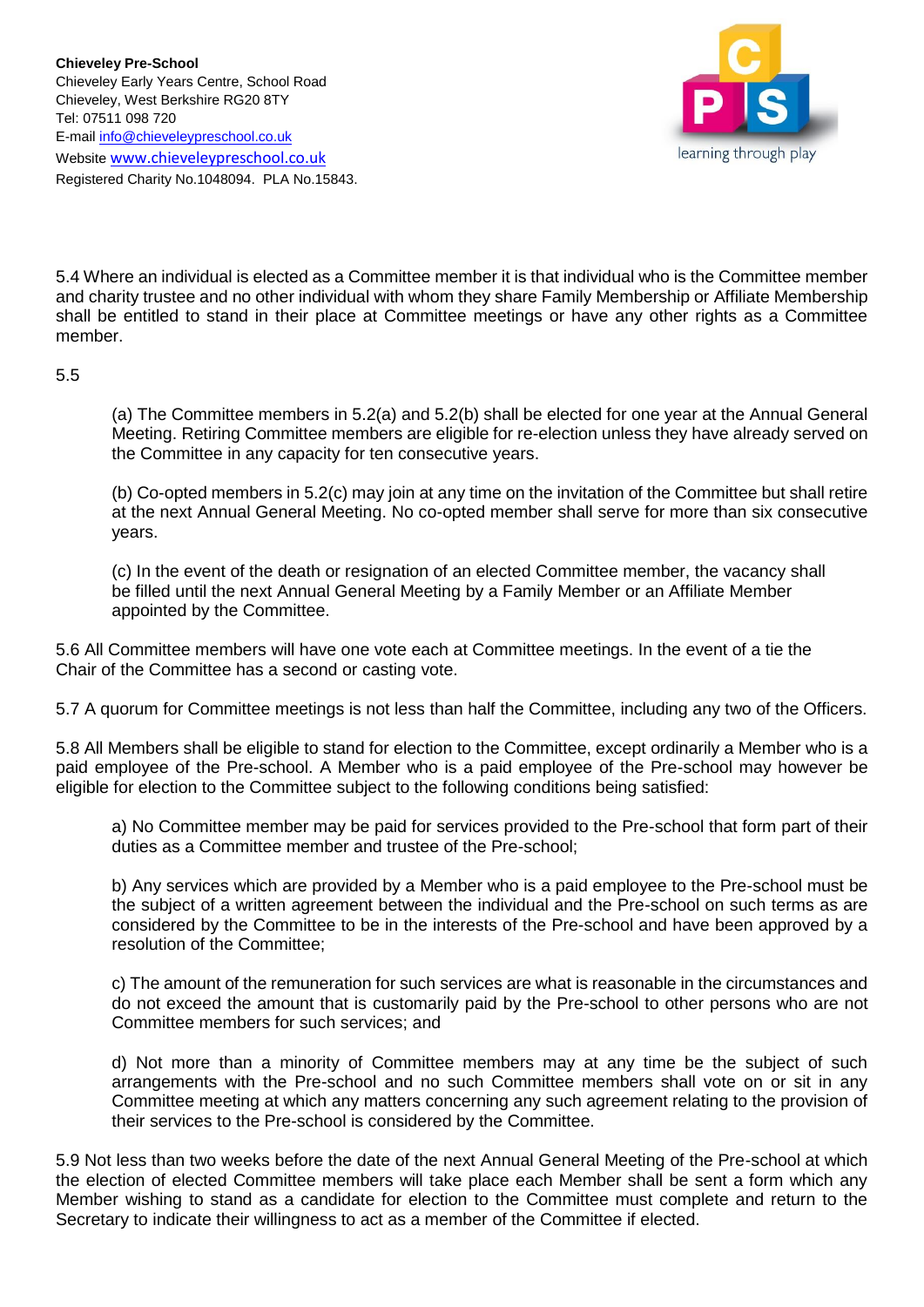

5.10 At the Annual General Meeting the prospective new elected members of the Committee will be those candidates receiving the highest number of votes from the Members, up to a maximum of 12 elected Committee members in total. Candidates will need to notify their willingness to stand on the Committee to the Secretary.

5.11 At the first Committee meeting following the Annual General Meeting at which the newly elected members of the Committee are elected they shall choose from amongst their number the members who will act as Chair, Treasurer and Secretary.

5.12 The term of office of any Committee member will automatically cease:

(a) if he or she is not re-elected or re-appointed in accordance with the provisions of this clause 5;

(b) if they are disqualified under the Charities Acts from acting as a charity trustee;

(c) if they are incapable whether mentally or physically of managing his or her own affairs;

(d) if they resign (but only if at least 5 other elected members of the Committee will remain in office);

(e) if they are removed from the Committee by a resolution passed by a majority of the members of the Committee on the grounds that they have acted in a way which brings or is likely to bring the Preschool into disrepute or he/she has failed to abide by the rules of the Constitution. Before the Committee decides whether to remove the Committee member, the Committee will give him/her written notice of the misconduct or failure alleged to have occurred. The Committee member will have not less than 14 days in which to submit a written response to the notice. The Committee will have regard to this written response before making the final decision on whether or not to remove him/her from the Committee.

## **6.0 Proceedings of the Committee**

6.1 The Committee shall hold at least 2 meetings each year unless the Committee shall decide by simple majority to hold a further meeting or meetings.

6.2 Every issue considered at Committee meetings may be determined by a simple majority of the votes cast at the meeting. A written resolution signed by all members of the Committee is as valid as a resolution passed in a meeting.

6.3 A Committee member must absent himself or herself from any discussions of the Committee in which it is possible that a conflict of interest may arise between his or her duty to act solely in the interest of the Pre-school and any personal interest (including but not limited to any personal financial interest) which the Committee member may have in the matter under consideration and take no part in any vote on the matter.

## **7.0 General Meetings**

7.1 The Pre-school shall in each calendar year hold a general meeting as its Annual General Meeting, in addition to any other general meetings in that year and shall specify the meeting as such in the notice calling it. The Annual General Meeting in each year shall be held at such time and place as the Committee shall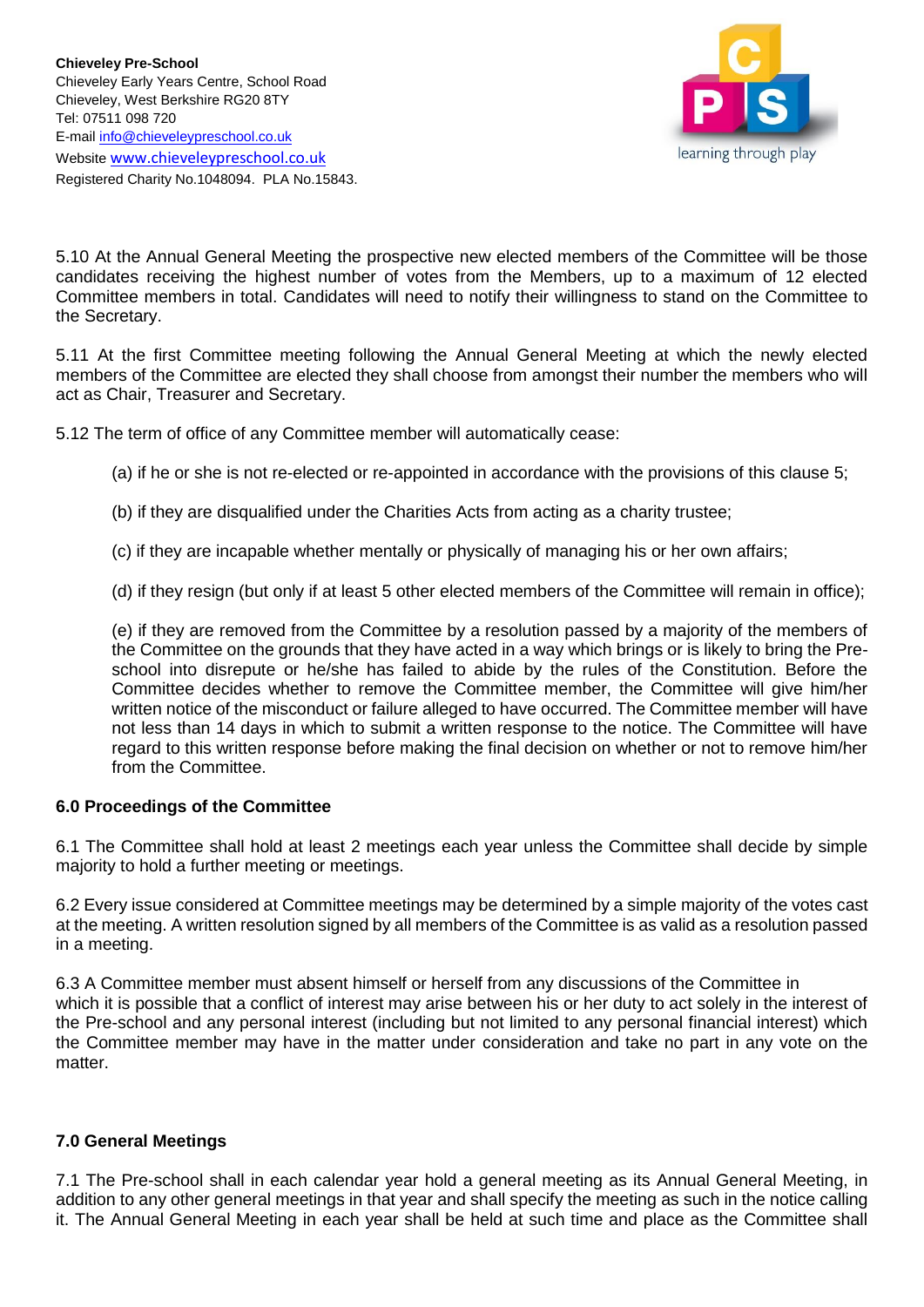

decide. All General Meetings other than the Annual General Meeting shall be Extraordinary General Meetings.

7.2 Each Annual General Meeting will be chaired by the Chair or in his/her absence another member of the Committee and which shall:

- (a) receive the accounts of the Pre-school for the previous financial year;
- (b) receive an annual report from the Committee;
- (c) elect the new members of the Committee;
- (d) transact any other business properly put to the meeting.

7.3 An Extraordinary General Meeting may be called at any time at the request of the Committee or not less than one quarter of the Members:

(a) The Secretary or Chair shall send notice of the date, time and place of each Annual General Meeting and any Extraordinary General Meeting, with a list of items to be discussed, to all Members at least two weeks before the date of the meeting.

(b) If the Committee do not call an Extraordinary General Meeting within two months of a proper request to do so, any Member may call the meeting by putting up a notice in a conspicuous place where the group meets at least two weeks before the meeting.

7.4 The quorum for a General Meeting shall be 10% of the Members or 5 Members, whichever is the greater. If fewer attend, a new meeting must be called at a time and place determined by the Committee. If at the adjourned meeting a quorum is again not present 1 hour after the time appointed for the meeting then the Members present shall constitute a quorum.

7.5 Proposals may be put to a General Meeting of the Pre-school by the Committee or any Member.

7.6 All proposals put to the vote at General Meetings shall be decided by a simple majority of votes cast, except proposals to amend this Constitution or to dissolve the Pre-school which shall require not less than two thirds of the Members present at the meeting to vote in favour.

7.7 No amendments may be made to this Constitution without the prior approval of the Pre-school Learning Alliance and where any amendment is to the aims of the Pre-school set out in paragraph 2.1 or to dissolution under paragraph 11; or which would authorise any financial benefit to be received by trustees or to this paragraph 7.7 this shall not take effect without the prior written consent of the Charity Commission. (In this paragraph a 'financial benefit' means a benefit, direct or indirect, which is either money or has a monetary value.)

7.8 A copy of any resolution amending this Constitution must be sent to the Charity Commission within 21 days of it being passed.

## **8.0 Property**

8.1 If the Pre-school acquires an interest in any property, either as a freehold, lease or licence of any land or buildings, then this property interest will be held by individuals appointed by the Committee to act as holding trustees of the property on behalf of the Pre-school. These holding trustees may be members of the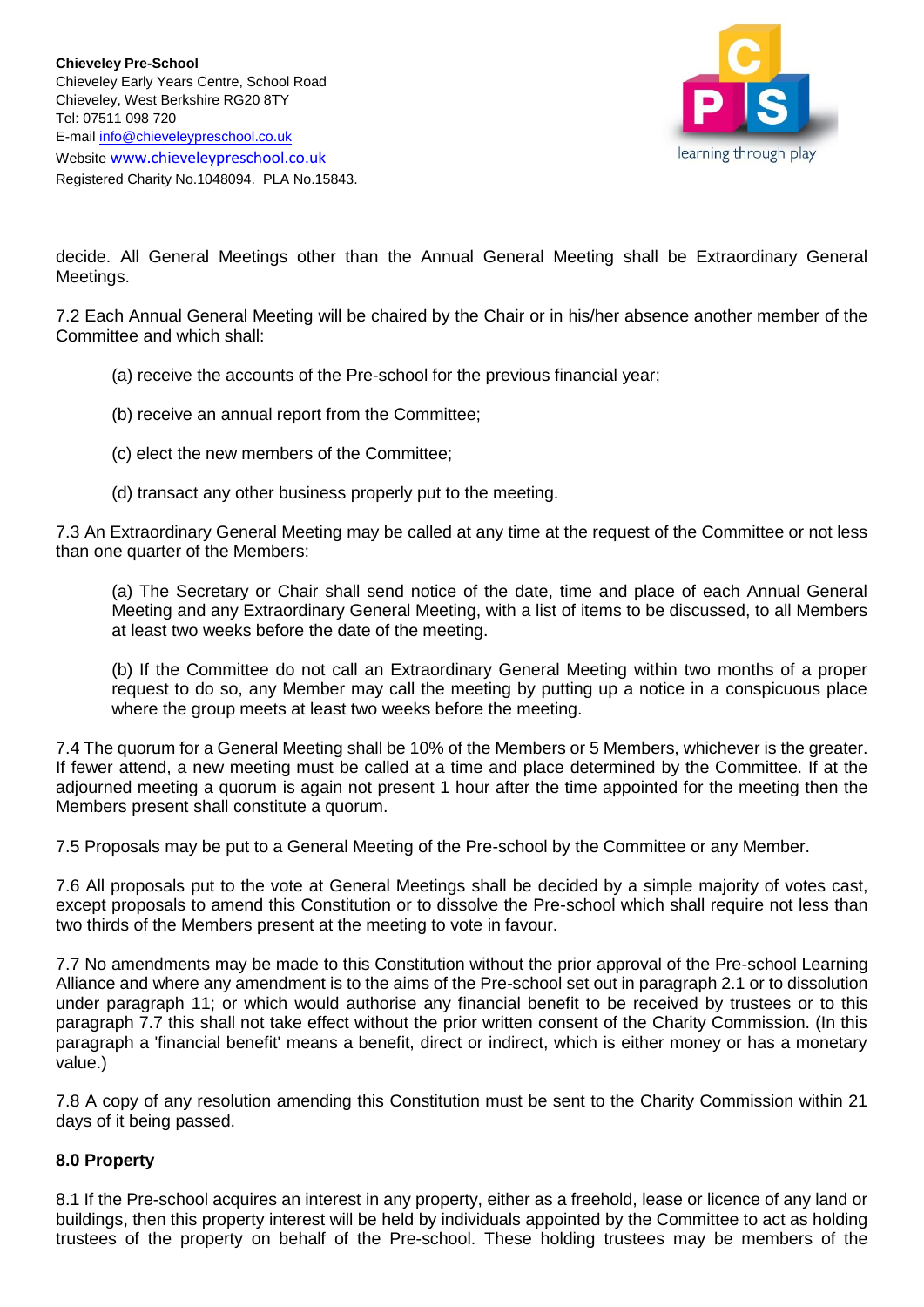

Committee, Members of the Pre-school, Member of staff or any other persons which the Committee may appoint. A holding trustee need not be a Member of the Pre-school. The holding trustees are not charity trustees and appointment as a holding trustee will not of itself make a holding trustee either a Committee Member or Member of the Pre-school. Where holding trustees are required to hold property on behalf of the Pre-school then there shall not be less than 2 or more than 4 of them appointed by the Committee at any time.

8.2 Holding trustees will hold office until:

- (a) death; or
- (b) retirement with the consent of the remaining holding trustees; or
- (c) removal by a resolution of the Committee; or

(d) removal by operation of the law but no retirement or removal shall be effective unless there will be at least two remaining holding trustees.

8.3 In the absence of fraud or wilful default the holding trustees are entitled to be indemnified out of the Preschool's assets against any risks or expenses incurred by them in the exercise of their duty as holding trustees for the Pre-school.

8.4 The Committee may convene a meeting with the holding trustees at any time and shall do so within one month of receiving a request for such a meeting from a majority of the holding trustees acting for the Preschool, provided that the subject matter of any meeting will be limited to discussing matters relating to the property held by the holding trustees for the Pre-school and its management.

## **9.0 Finance and Accounts**

9.1 The Committee will ensure that the Pre-school complies with the requirements of the Charities Acts as to the keeping of financial records, the auditing of accounts and the preparation and transmission to the Charity Commission of:

- (a) annual reports;
- (b) annual returns; and
- (c) annual statements of account.

9.2 The accounting records shall, in particular, contain:

(a) entries showing from day to day all monies received and expended and the matters in respect of which the receipts and expenditures took place; and

(b) a record of the assets held and any monies owed by the Pre-school.

9.3 At each meeting of the Committee the Treasurer shall normally present an up to date written statement of accounts to the Committee.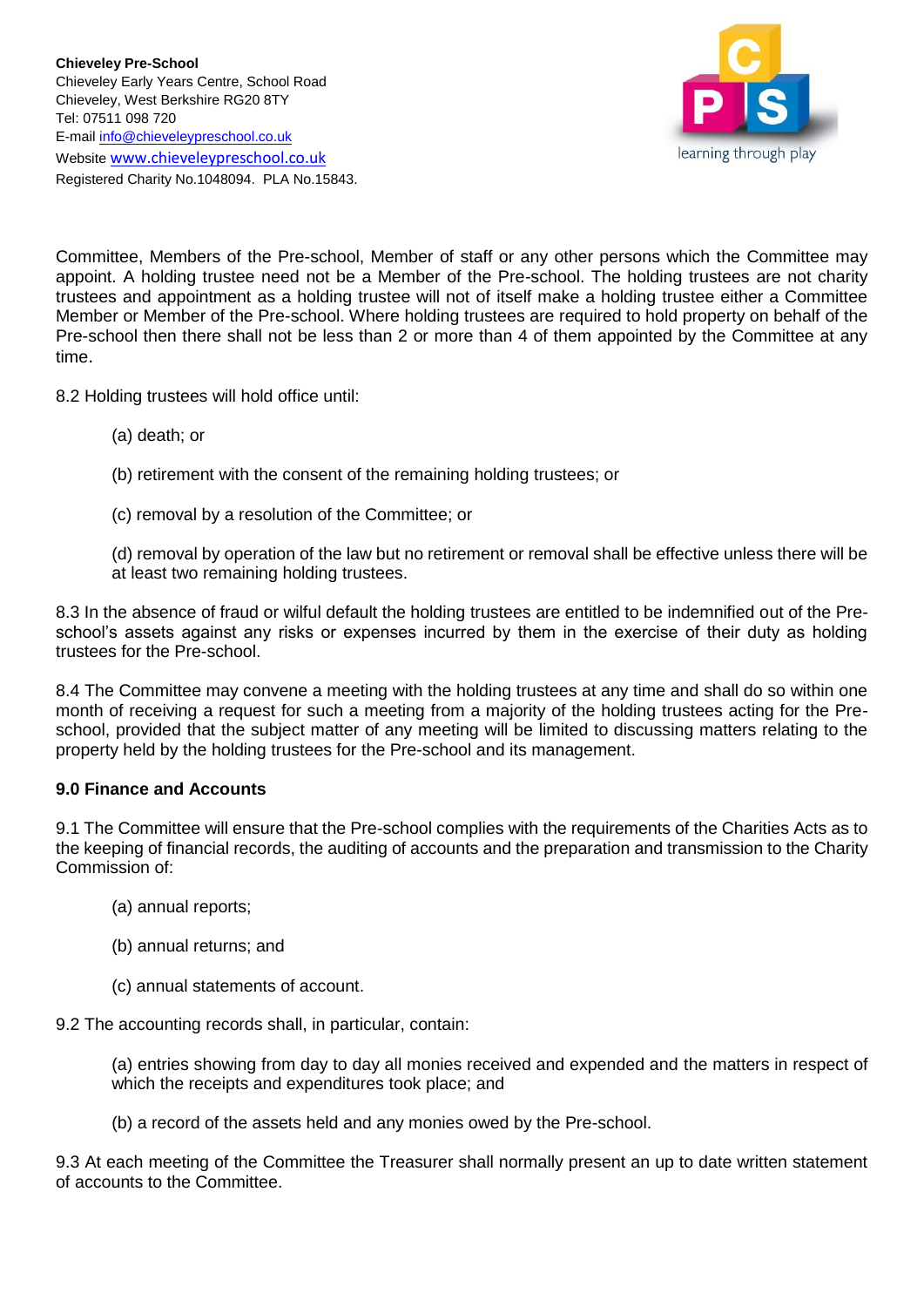

9.4 All accounting records relating to the Pre-school shall be available for inspection by any member of the Committee at any reasonable time during normal office hours and may be available for inspection by Members at the discretion of the Committee.

9.5 The Pre-school may open one or more bank accounts. All bank accounts will be in the name of the Preschool.

9.6 Cheques and orders for payment of money from these accounts shall normally be signed by two designated persons, one of whom shall be an Officer. Where the Pre-school is not subject to any conditions of a grant which requires two signatories, the Committee may decide to allow cheques and orders for small amounts set by the Committee to be signed by a single signatory. A duplicate of all bank statements should normally be sent to the Chair.

9.7 The Committee may resolve to set aside income as a reserve against future expenditure but only in accordance with a written reserves policy.

## **10.0 Minutes**

10.1 The Committee will keep minutes of all proceedings at all meetings of the Pre-school and of the Committee. The minutes shall record:

- a) the names of everyone present at the meeting;
- b) the decisions made at the meetings;
- c) where appropriate, the reasons for and any actions arising from the decisions; and
- d) any other material details regarding the meeting.

#### **11.0 Dissolution**

11.1 If the Committee resolves that the aims of the Pre-school can no longer be fulfilled, the Committee will convene an Extraordinary General Meeting of the Pre-school to consider the winding up and dissolution of the Pre-school.

11.2 If the Extraordinary General Meeting referred to in paragraph 11.1 decides by a two thirds majority of the Members present and voting that the Pre-school should be wound up the Committee in consultation with the Pre-school Learning Alliance shall transfer all of the assets of the Pre-school (subject to the satisfaction of all debts and liabilities of the Pre-school) in accordance with paragraph 11.4.

11.3 If at the Extraordinary General Meeting a quorum is not present within 1 hour of the time appointed for the meeting then the meeting will be adjourned to the same day of the next following week at the same time and place. If at the adjourned meeting a quorum is again not present within 1 hour of the time appointed for the meeting then the Members present shall constitute a quorum

11.4 If the Pre-school is wound up or dissolved and after all of its debts and liabilities have been satisfied there remains any property or assets these shall not be paid or distributed amongst the Members of the Preschool but shall be applied in one or more of the following ways: